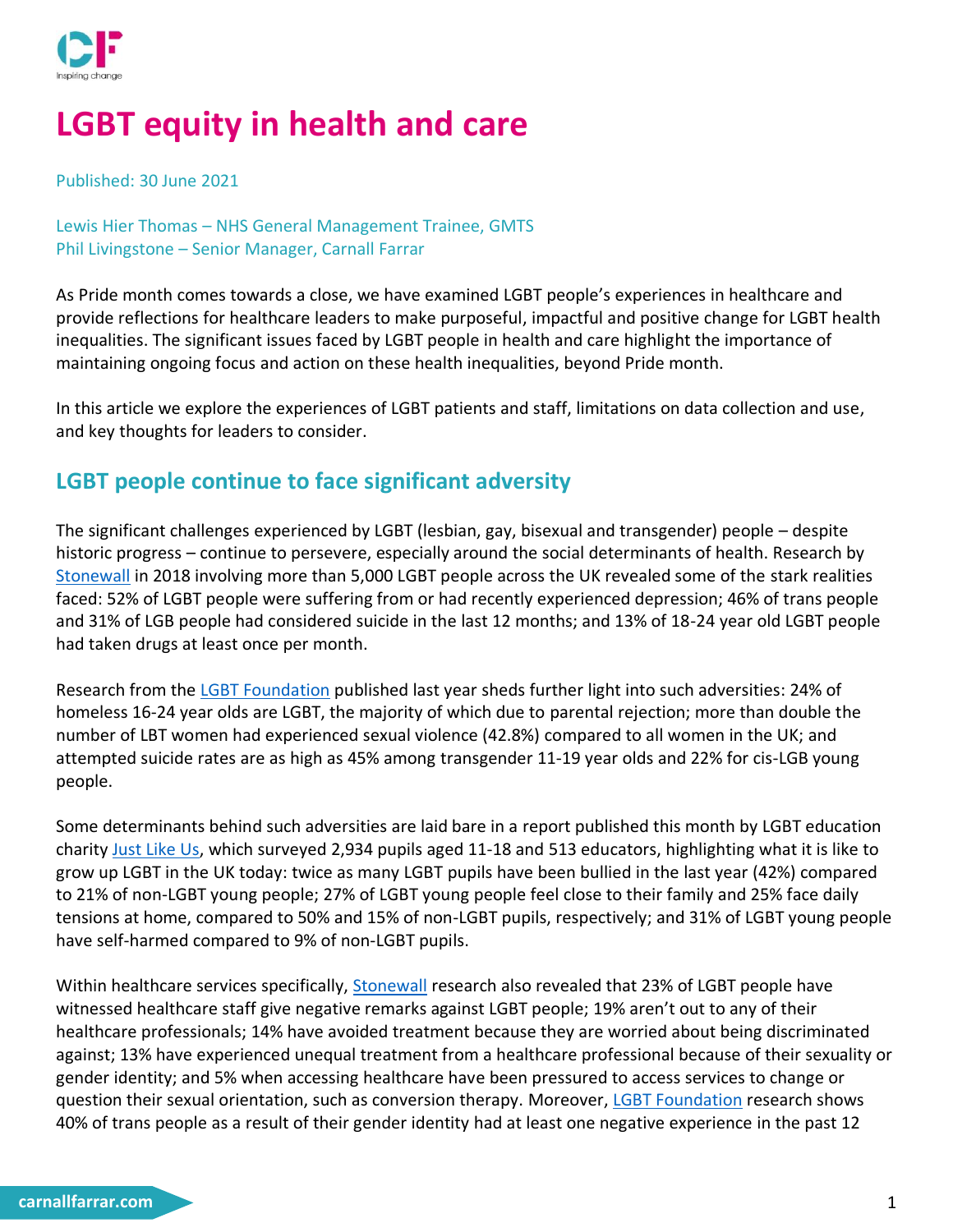

months, and end of life care services for LGBT people are substandard with 93% of LGBT patients and specialists stating improvements are needed.

The intersectionality of being LGBT and part of another marginalised group worsens healthcare experience and outcomes further. According to the [LGBT Foundation,](https://s3-eu-west-1.amazonaws.com/lgbt-website-media/Files/b9398153-0cca-40ea-abeb-f7d7c54d43af/Hidden%2520Figures%2520FULL%2520REPORT%2520Web%2520Version%2520Smaller.pdf) healthcare staff had treated 19% of BAME LGBT people unequally because of their sexuality, compared to 13% for LGBT people overall.

Data on the impact of Covid-19 on LGBT people and health inequalities is limited, however evidence is emerging. In the United States, the [Centre for Disease Control and Prevention](https://www.cdc.gov/mmwr/volumes/70/wr/mm7005a1.htm?s_cid=mm7005a1_w) (CDC) have published a study by researchers highlighting the disproportionate vulnerability of LGBT people to Covid-19 at a population level, citing that: "Because of longstanding social inequities and higher prevalences of several underlying health conditions, sexual minority populations might be vulnerable to COVID-19 acquisition and associated severe outcomes, and this vulnerability might be magnified when coupled with other demographic characteristics such as race/ethnicity."

Closer to home, research by [Opening Doors London](https://www.openingdoorslondon.org.uk/news/connect-only) exposes the significant impact of the pandemic on older LGBT people, many of whom have felt forgotten, overlooked, and experienced increased psychological stress: 50% of older LGBT people had experienced a decline in their psychological wellbeing; 37% felt more lonely than usual; and 23% reported worsened physical health. Of course, many older LGBT people also face the unique double-burden of having been affected directly or indirectly by two pandemics – initially the HIV/AIDs pandemic and now Covid-19 – and the unique psychological burden this entails.

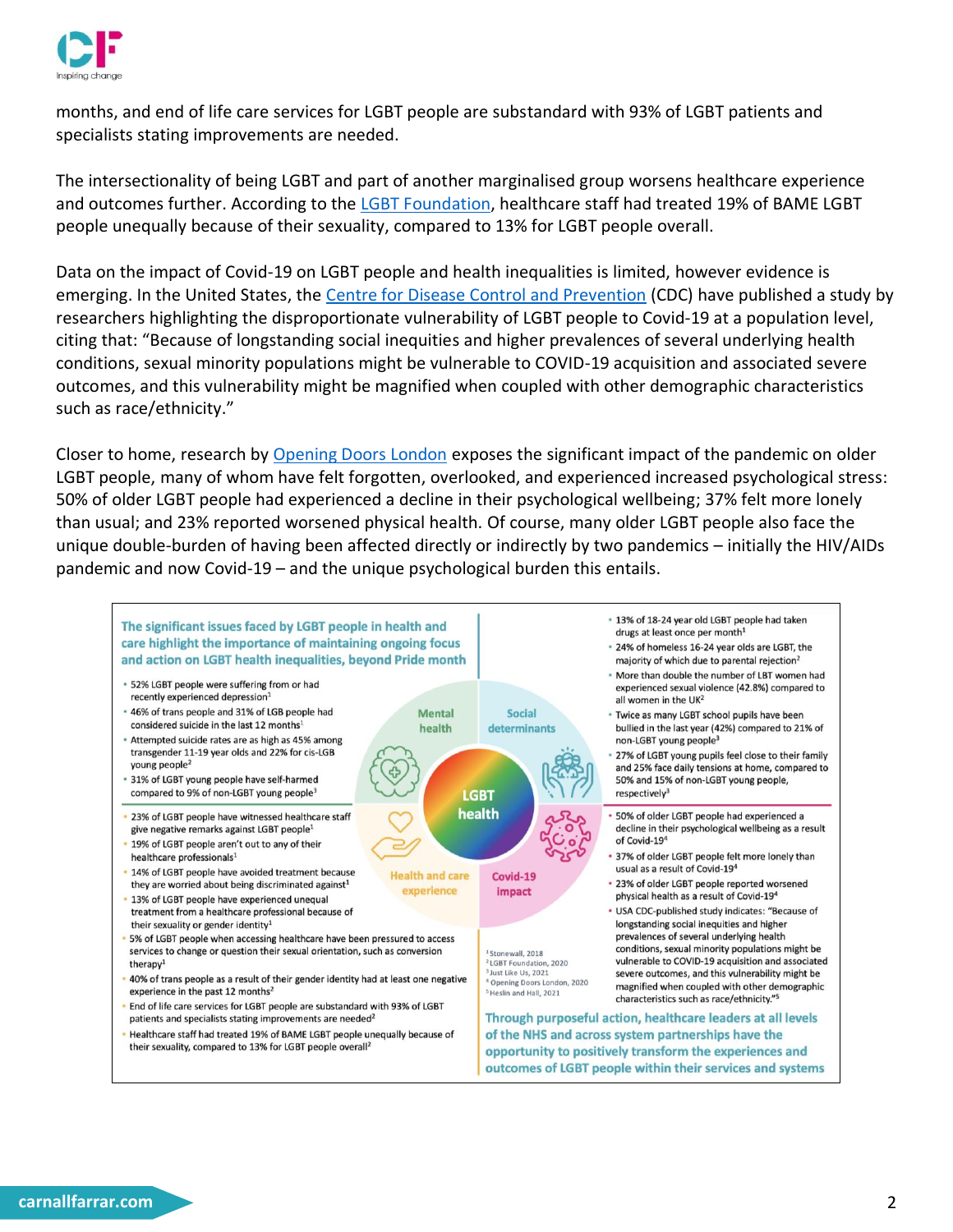

# **Patient data could be collected and used differently to better understand LGBT people's experiences of healthcare in the NHS**

The availability of healthcare determinants and outcome data split by sexuality from NHS, Public Health England and other health and social care sources is limited, with few data sets available through NHS Digital or PHE Fingertips which includes information specifically available by sexuality, gender identity beyond male and female, and other protected characteristics. This in itself is a challenge which shows the progress still to be made in addressing LGBT health inequalities, as if such metrics are not being measured across all protected characteristics then we cannot be fully aware of the extent of inequalities faced.

With focus often placed on health determinants and outcomes within health inequalities, marginalised people's lived experiences of healthcare can sometimes be overlooked.

The annual [CQC adult inpatient survey](https://www.cqc.org.uk/sites/default/files/20200702_ip19_statisticalrelease.pdf) does however shed some light on the differing experiences of LGBT patients. Surveying 76,915 people, the most recent 2019 study looked across eight themes of patient experience: respect, hydration, information, support, confidence, coordination, dignity, food choice, and an overall aggregated score. Across all eight themes, gay, lesbian and bisexual people had a poorer experience of their inpatient care than their heterosexual counterparts. Moreover, those who did not wish to declare their sexuality – of whom some are likely to be LGBT people who are not currently comfortable to declare their sexuality – also had a poorer experience than heterosexual people. However, the survey only categorises gender by male and female, meaning that insights into transgender and non-binary patients' experiences cannot be drawn.

# **More can be done to improve working experiences of LGBT NHS staff**

There is a substantial body of evidence demonstrating the general association between staff engagement and culture on patient outcomes. Drawing on this – and in the context of the determinants of health, experience and outcomes aforementioned – it is important to consider how staff experience may vary by sexuality and gender identity due to the resulting impact this may have on LGBT patients.

The 2020 NHS staff survey measures staff members' experiences of their workplace across [ten themes:](https://www.nhsstaffsurveyresults.com/wp-content/uploads/2021/03/NHS-Staff-Survey-2020-Technical-document-V2.pdf) equality, diversity and inclusion; health and wellbeing; immediate managers; morale; quality of care; safe environment – bullying and harassment; safe environment – violence; safety culture; staff engagement; and team working.

Across [sexuality groupings,](https://www.nhsstaffsurveyresults.com/homepage/national-results-2020/demographic-breakdowns-themes-2020/) our analysis has shown that people identifying as gay, lesbian, bisexual, other, or who chose not to disclose their sexuality, all reported a poorer experience of their workplace than their heterosexual counterparts, with bisexual people having a worse experience than gay and lesbian people. Most significantly, poorer experiences were mostly attributed to bullying and harassment, health and wellbeing, and their experiences of equality, diversity and inclusion (ED&I) in the workplace.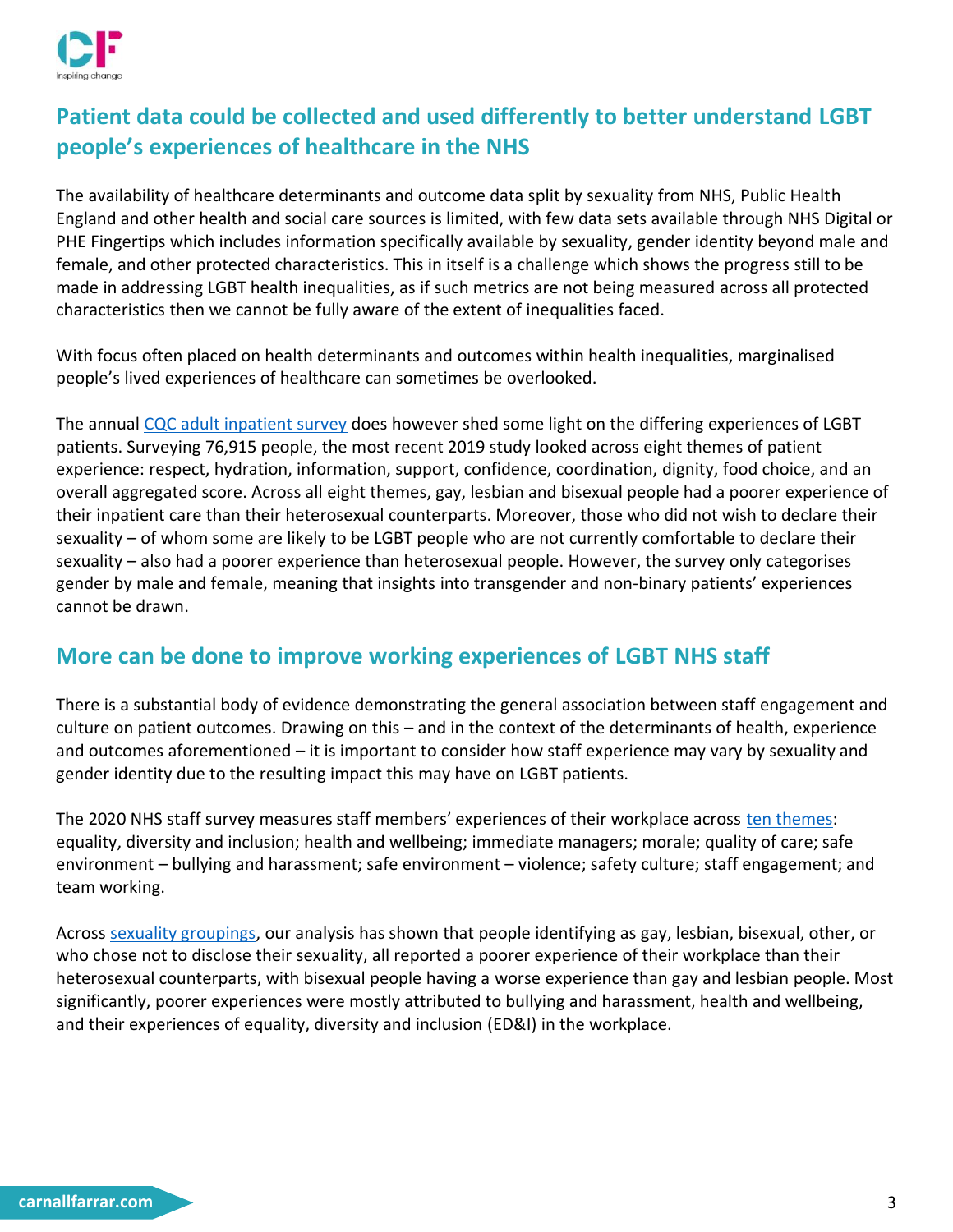



Considering gender identity, people who prefer to self-describe their identity – the group most likely to include transgender and non-binary individuals – also had a worse experience of the workplace than their cisgender male and female counterparts.



#### **carnallfarrar.com** 4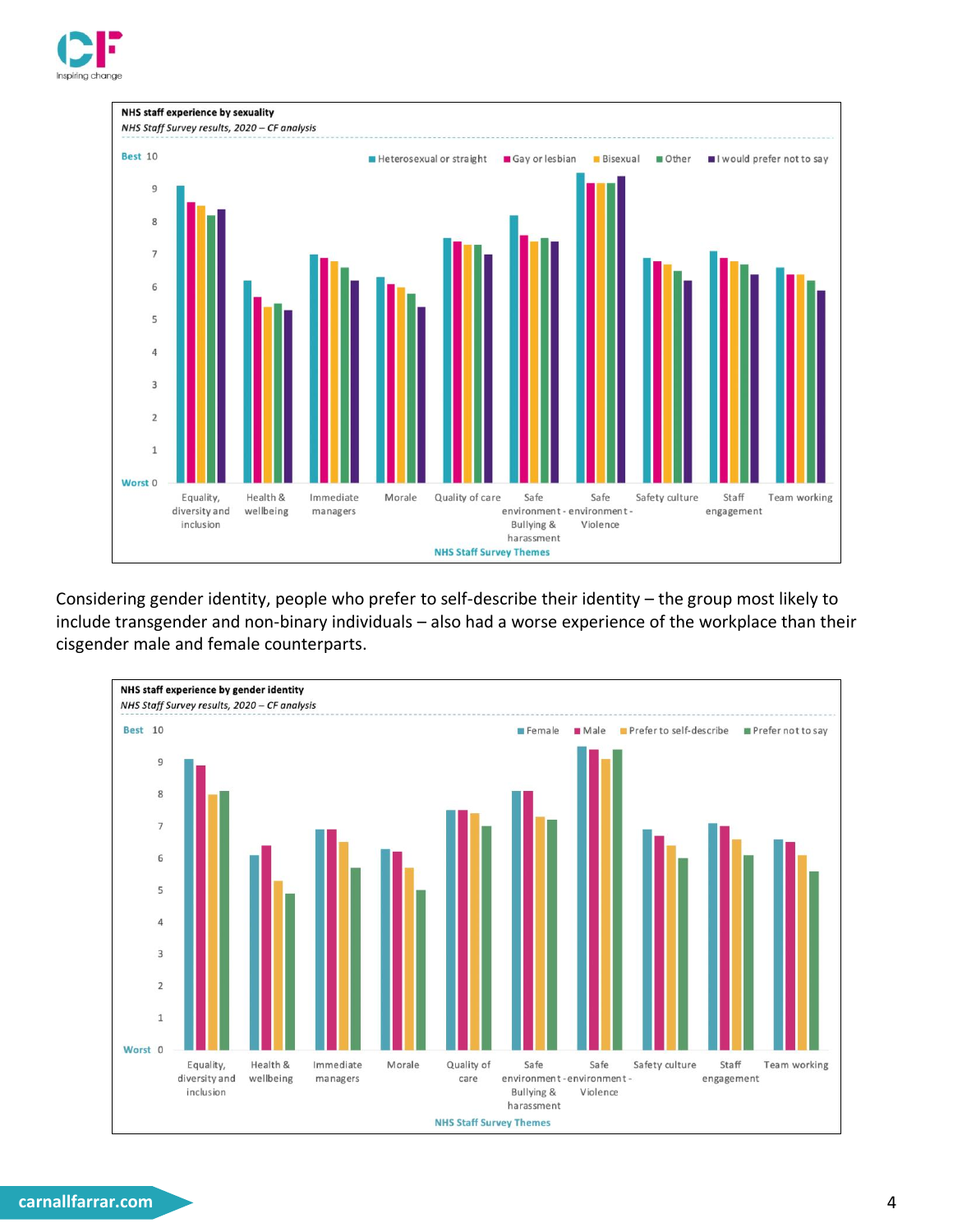

This highlights the importance of focussing on healthcare experience rather than solely outcomes when addressing LGBT health inequalities, thereby demonstrating the continued importance of healthcare leaders and role models championing inclusivity initiatives such as the [NHS Rainbow Badge](https://www.pinknews.co.uk/2021/06/10/rainbow-nhs-badge-pride-lgbt-healthcare-evelina-london-dr-mike-farquhar/) programme.

# **Healthcare leaders have an obligation to address adverse LGBT health inequalities**

The improvement of LGBT health inequalities – and health inequalities more broadly – is not a nice-to-have, it is a central function of our healthcare system. The [NHS Constitution](https://www.gov.uk/government/publications/the-nhs-constitution-for-england/the-nhs-constitution-for-england) begins "the NHS belongs to the people" – all people – and states that the healthcare service "has a wider social duty to promote equality through the services it provides and to pay particular attention to groups or sections of society where improvements in health and life expectancy are not keeping pace with the rest of the population".

The long-term strategic direction of the NHS also places importance on addressing health inequalities. The [NHS Long Term Plan](https://www.longtermplan.nhs.uk/wp-content/uploads/2019/08/nhs-long-term-plan-version-1.2.pdf) centres "Stronger NHS action on health inequalities" as a priority. At a system level, the integration and [innovation white paper](https://www.gov.uk/government/publications/working-together-to-improve-health-and-social-care-for-all/integration-and-innovation-working-together-to-improve-health-and-social-care-for-all-html-version) published earlier this year places inequalities as a focus of the legislative proposals, specifically: "Enabling different parts of the health and care system to work together effectively, in a way that will improve outcomes and address inequalities".

Healthcare leaders have a duty to create meaningful impact in this space.

### **Reflections for healthcare leaders at national, system and organisation levels**

The current health inequalities faced by LGBT people demonstrate the need for further action by healthcare leaders to create purposeful and impactful change. Here, we outline our reflections for healthcare leaders seeking to create impact in this space.

Nationally, across the health and social care landscape, NHS England and national bodies play a central role in setting the strategic direction and overarching expectations of healthcare commissioners and providers:

- Existing items in the national agenda could be leveraged further to ensure improved and equitable outcomes for LGBT people, such as national requirements on Integrated Care Systems (ICS) development and data reporting of provider organisations.
- The current depth and availability of healthcare experience and outcome data for LGBT people within publicly available national NHS datasets is limited. Improving data collection, publication, and enabling data recording by sexuality and gender identity at the national level would allow a better informed approach to tackling health inequalities.